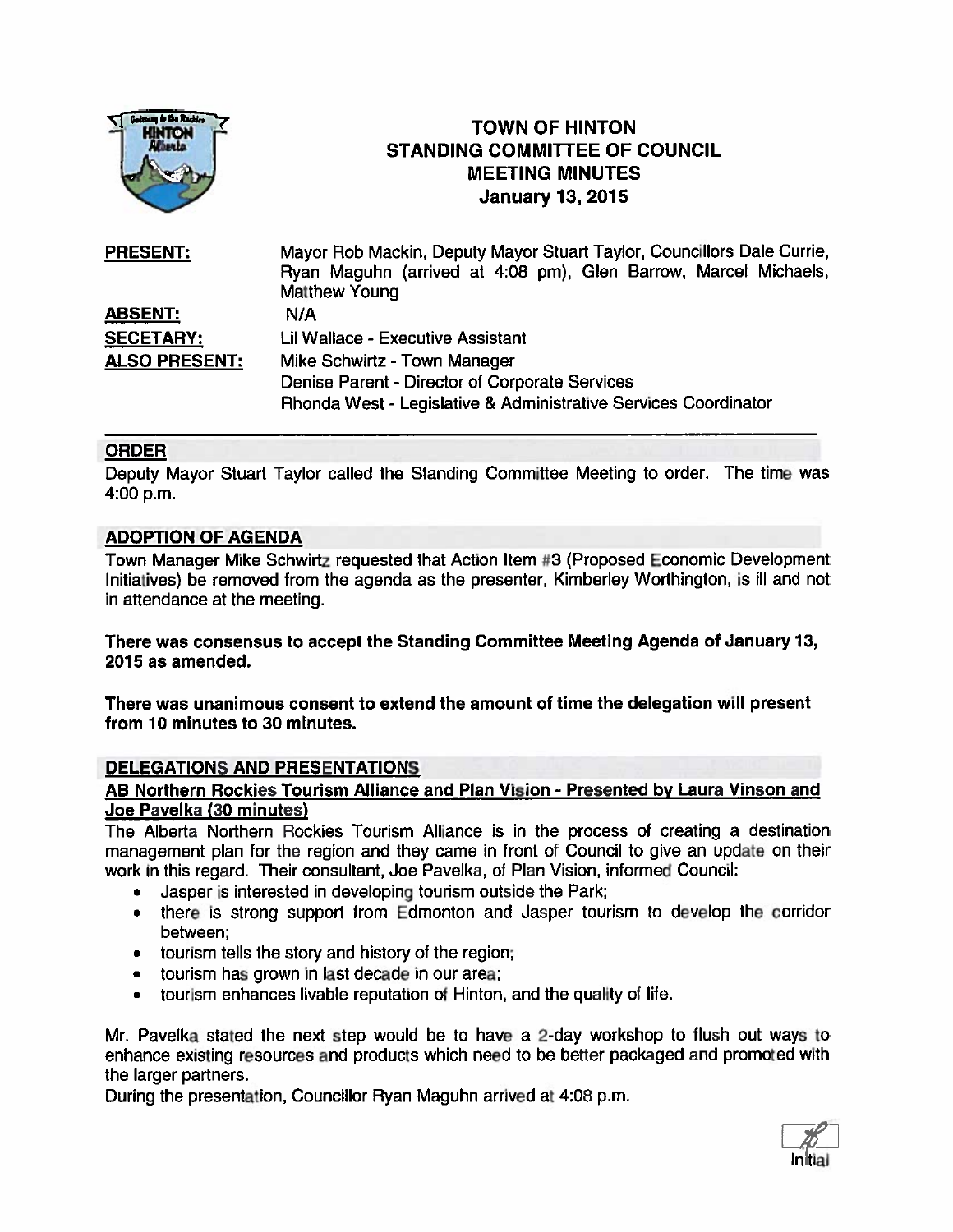## ACTION AND DISCUSSION ITEMS

Refer to the Standing Committee Meeting Agenda package for January 13, <sup>2015</sup> for detailed background information on these decisions.

#### Housing Funds Allocation/Municipal Affairs

Mayor Rob Mackin explained to Council that tour homes recently sold in Hinton were provincially-owned social homes for metis housing. <sup>A</sup> <sup>p</sup>lan is needed on where the money will go and how it will be spen<sup>t</sup> as the sale proceeds will be coming back to Hinton to manage and control. He further stated this money could be an option for the down paymen<sup>t</sup> assistance program and stimulation of secondary suites development could be another option. He then asked for Council's suppor<sup>t</sup> and consensus to have <sup>a</sup> <sup>p</sup>lan developed to allocate the funds.

Some council members expressed concern respecting concentrating funds and administrative time on the down paymen<sup>t</sup> assistance program if there is no consensus and eventually council approval on that particular program.

Mayor Mackin advised <sup>a</sup> <sup>p</sup>lan has to come back to council soon with options that would total \$1M as the funds are sitting there waiting. He then asked for consensus.

#### There was consensus that Council direct Administration to prepare <sup>a</sup> <sup>p</sup>lan to allocate the \$1M.

#### Performing Arts Facility

There was consensus that Council accepted this repor<sup>t</sup> and recommendation be forwarded to Regular Council on January 20, 2015 for <sup>a</sup> decision.

#### Proposed Economic Development Initiatives

Item removed from agenda.

## Automatic Traffic Enforcement Policy #078 Procedure (Quality of Life, Community Safety Initiatives, Community Events)

There was consensus that Council direct Administration to:

- Combine all <sup>3</sup> funds (Quality of Life, Community Safety Initiatives, and Community Events) into one fund and name it the "Community Grant Program".

The deputy mayor called <sup>a</sup> short recess. The time was 5:40 pm. The meeting reconvened at 5:45 p.m.

There was consensus that Council direct Administration to:

- Allocate up to \$250,000 or 35% (whichever one comes first) of the Automatic Traffic Enforcement ("ATE") funds to the Community Grant Program and retain up to \$100,000 or 15% (whichever one comes first) of the "ATE" funds for the Participatory Budget allocation.

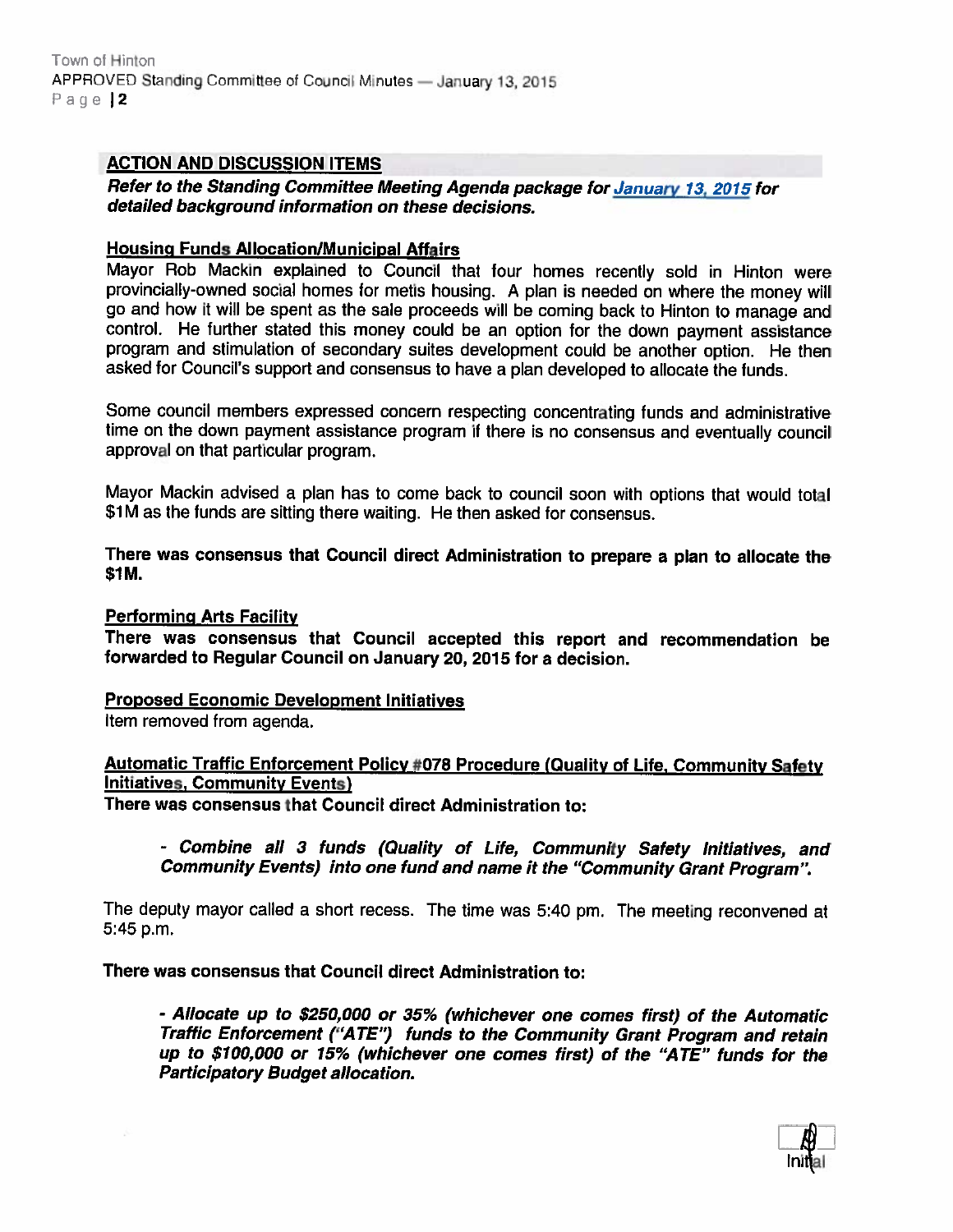Council discussed again the decisions just made (whether to combine all 3 funds and the capping amounts and percentages). Denise Parent, Director of Corporate Services, called for <sup>a</sup> point of order that those decisions had already been made and that council must have unanimous consent to revisit the decision of grouping the three funds and/or capping amounts.

## There was consensus that Council direct Administration that:

- the intake for the Community Grant Program is set for April 1 and October31 of each year.

- to update the Quality of Life procedures to reflect the combination of the 3 funds into one fund (use this as <sup>a</sup> base template).

- Update the Grant Funding Advisory Committee (Bylaw #1044-1) and the Quality of Life terms of reference to reflect the integration of the 3 funds.

- Recommendations from the Grant Funding Advisory Committee are to be brought to council for final approval.

Administration advised that this item will be brought back to council for another review at an upcoming Standing Committee meeting, prior to going to Regular Council for approval. Administration further advised that currently there is no Grant Funding Advisory Committee appointed.

## 2015 Capital/Project Budget Line Item Review

(NOTE: "Yellow" means the item is conceptual and requires explicit Council approval before proceeding with project).

## There was consensus on:

- Buildings & Maintenance (Lines 30 to 38) - Remove yellow on all excep<sup>t</sup> leave Line 32 yellow.

|      | <b>BUILDINGS &amp; MAINTENANCE</b>                             |                        |
|------|----------------------------------------------------------------|------------------------|
| 30.0 | Purchase Rec - Custodial Equipment (Swing machine & burnisher) |                        |
| 31.0 | Replace Pool solid countertop replacement                      |                        |
| 32.0 | Guild fire bay studio LED lighting                             | <b>Leave as Yellow</b> |
| 33.0 | Complete arena board replacement (2013)                        |                        |
| 34.0 | Centennial Building Facia and Siding                           |                        |
| 35.0 | Fire hall roof repairs                                         |                        |

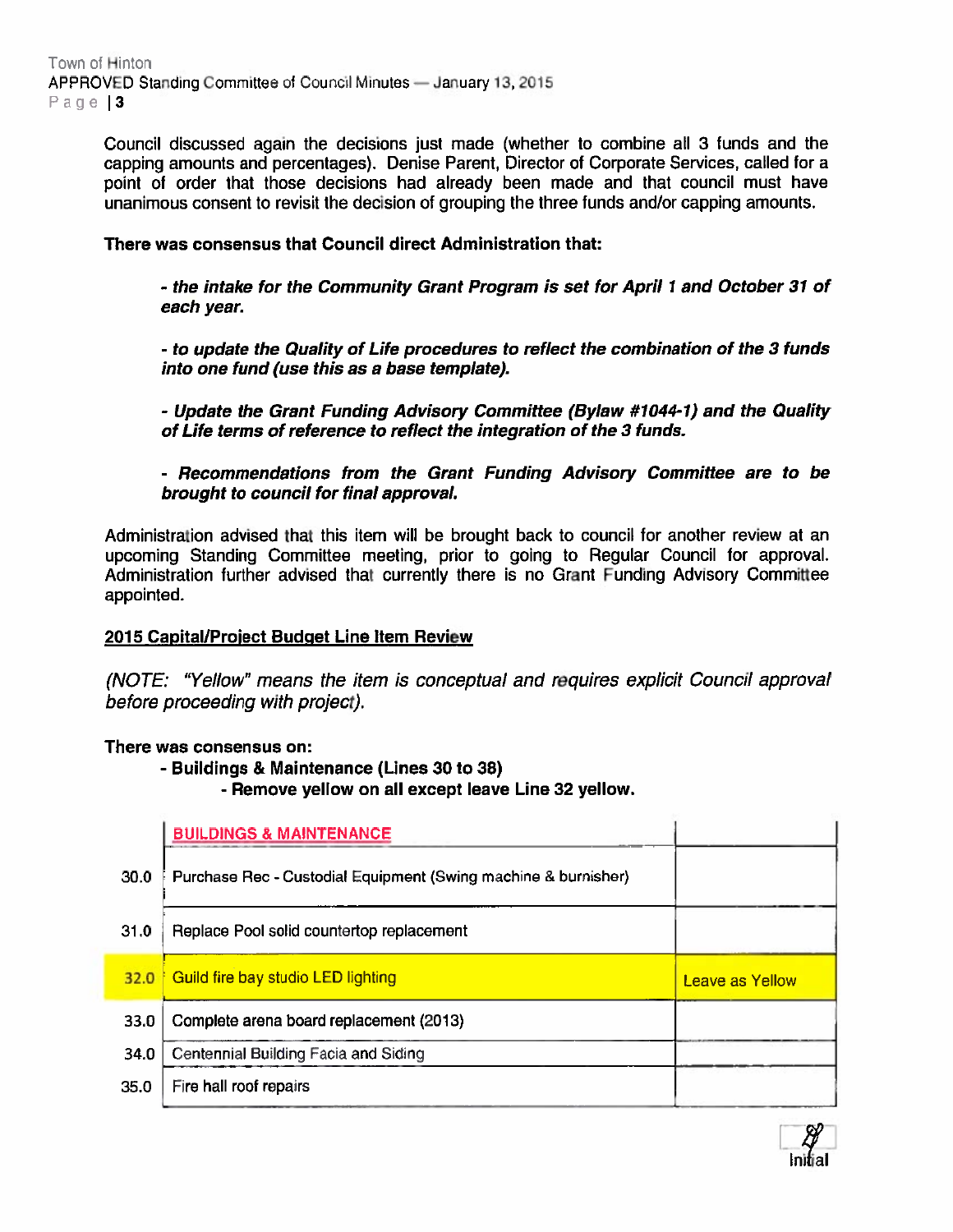| Hinton |                                                                                                                   |  |
|--------|-------------------------------------------------------------------------------------------------------------------|--|
| 4      | ED Standing Committee of Council Minutes - January 13, 2015                                                       |  |
| 36.0   | Mobile Electronic Maintenance Management Module (Webworks)<br>(2013)                                              |  |
| 37.0   | Replacement of Retaining Wall - west end BT Arena (2014)                                                          |  |
| 38.0   | Replacement of access ramp - Hinton Centre (2014)                                                                 |  |
|        | here was consensus on:<br>- Fleet (Lines 50 to 54)<br>- Remove yellow on all except leave Lines 52 and 54 yellow. |  |
|        | here was unanimous consent to revisit the consensus just given on the Fleet items.                                |  |
| ellow. | here was unanimous consensus to Remove Line 52 from the budget and leave Line 54                                  |  |
|        | <b>FLEET</b>                                                                                                      |  |
| 50.0   | Replace Unit 449 - 2001 Garbage Truck                                                                             |  |

## There was consensus on:

| Page $4$ | APPROVED Standing Committee of Council Minutes - January 13, 2015                                                                                                                                                                       |                              |
|----------|-----------------------------------------------------------------------------------------------------------------------------------------------------------------------------------------------------------------------------------------|------------------------------|
| 36.0     | Mobile Electronic Maintenance Management Module (Webworks)<br>(2013)                                                                                                                                                                    |                              |
| 37.0     | Replacement of Retaining Wall - west end BT Arena (2014)                                                                                                                                                                                |                              |
| 38.0     | Replacement of access ramp - Hinton Centre (2014)                                                                                                                                                                                       |                              |
|          | - Remove yellow on all except leave Lines 52 and 54 yellow.<br>There was unanimous consent to revisit the consensus just given on the Fleet items.<br>There was unanimous consensus to Remove Line 52 from the budget and leave Line 54 |                              |
| yellow.  | <b>FLEET</b>                                                                                                                                                                                                                            |                              |
| 50.0     | Replace Unit 449 - 2001 Garbage Truck                                                                                                                                                                                                   |                              |
| 51.0     | Replace Ice Resurfacer                                                                                                                                                                                                                  |                              |
| 52.0     | Replace Town of Hinton Float                                                                                                                                                                                                            | Remove from<br><b>Budget</b> |
| 53.0     | Replace small motorized equipment                                                                                                                                                                                                       |                              |

## There was consensus on:

- Utilities & Storm Sewer (Line 70 and 76)
- Remove yellow on all

|      | <b>UTILITIES &amp; STORM SEWER</b>                                      |
|------|-------------------------------------------------------------------------|
| 70.0 | Sewer Line re-lining (Lateral & Main Lines) Phase III (2014)            |
| 76.0 | Leveling, capping and seeding (2012) Old Landfill - Leachate breakouts, |

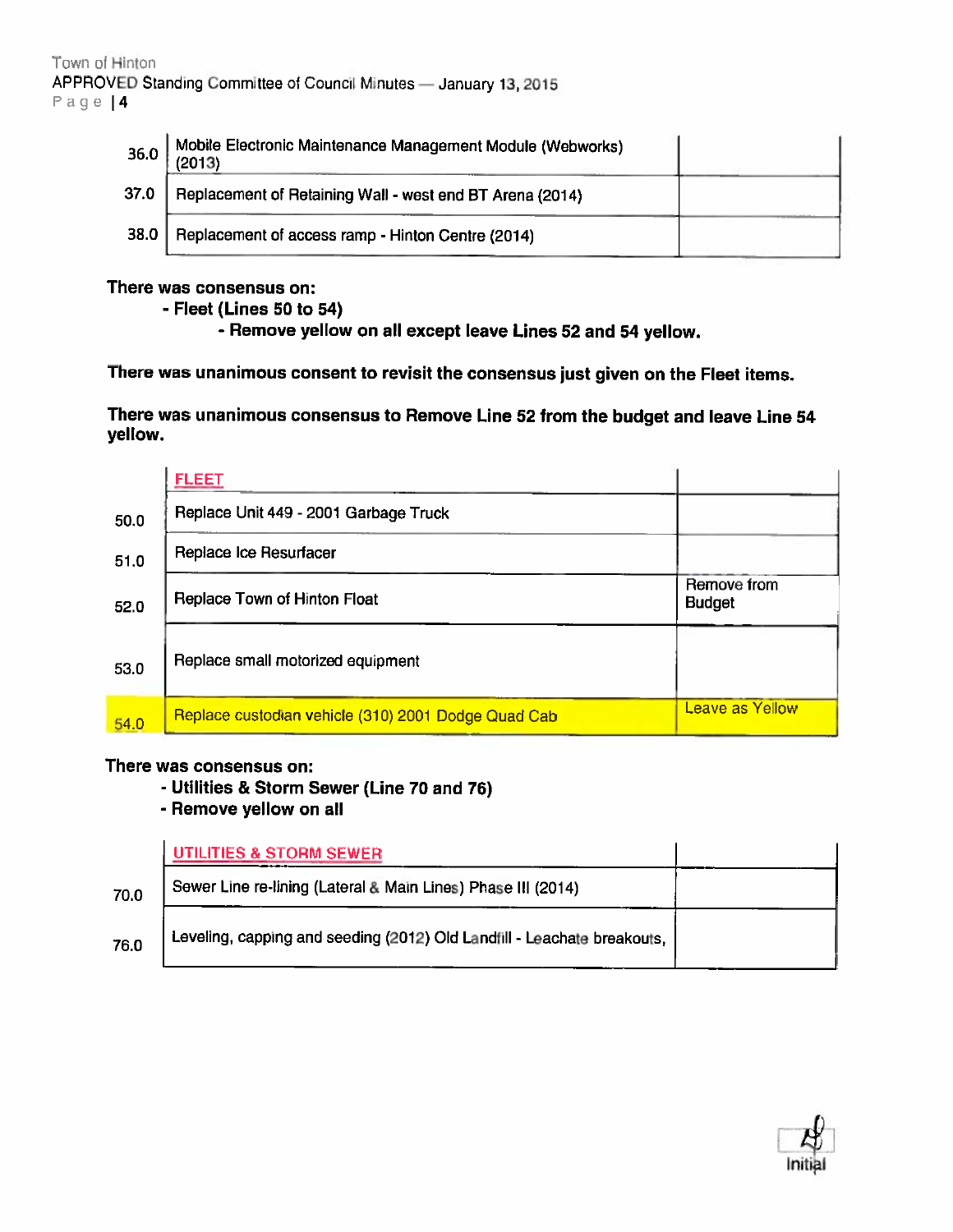Town of Hinton APPROVED Standing Committee of Council Minutes — January 13, <sup>2015</sup> Page | 5

## There was consensus on:

- Information Technology (Lines 90 and 91)
- Keep Line <sup>90</sup> yellow and Phase <sup>2</sup> of Line <sup>91</sup> also yellow

|      | <b>INFORMATION TECHNOLOGY</b>                                                  |                        |
|------|--------------------------------------------------------------------------------|------------------------|
| 90.0 | Installation Communications Tower - allow for faster wireless system<br>(2014) | <b>Leave as Yellow</b> |
| 91.A | Evaluation of TOH network and upgrades - Phase I                               |                        |
| 91.B | Evaluation of TOH network and upgrades - Phase 2                               | Leave as Yellow        |

D. CURRIE That Council extend the time for the Standing Committee Meeting beyond <sup>3</sup> hours.

Carried

The time was 7:14 p.m.

There was consensus on:

| OR1             | Down Payment Assistance Program               | <b>Remove from budget</b> |
|-----------------|-----------------------------------------------|---------------------------|
| OR7             | Purchase vending machine                      | <b>Remove from budget</b> |
| OR <sub>8</sub> | Install retractable basketball board and hoop | <b>Remove from budget</b> |
| OR9             | <b>Replace Bouldering Wall Matting</b>        | <b>Remove the Yellow</b>  |
| <b>OR10</b>     | Replace Wenger staging platforms & components | <b>Remove the Yellow</b>  |
| OR4             | <b>GIS Review and upgrades</b>                | <b>Remove the Yellow</b>  |
| OR <sub>3</sub> | <b>Program/Ops Review</b>                     | Leave as Yellow           |
|                 |                                               |                           |

There was consensus on:

- Line 2.1 Stars Ambulance

- Remove the Yellow

Remove the Yellow2.1  $\Big|$  - STARS Ambulance 330

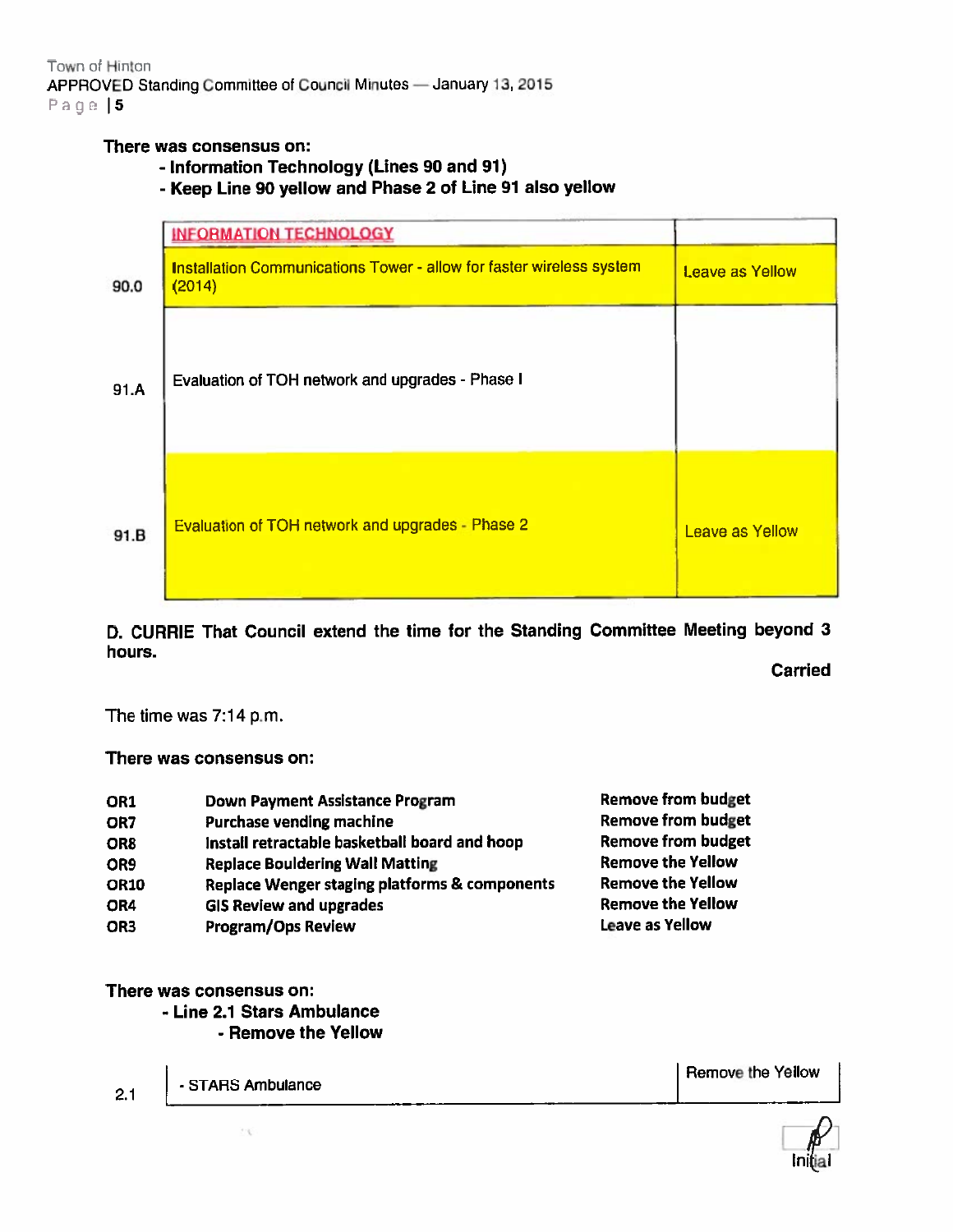## There was consensus on: - Line 5.1 Special Events Tent - Continue as Yellow

| E. | Special Events Tent |                           |
|----|---------------------|---------------------------|
|    |                     | <b>Continue as Yellow</b> |

There was consensus on:

 $\mathbf{r}$ 

 $\mathbf{r}$ 

- Line 6.0 Council Contingency

- Remove the Yellow

| 6.0 | Council Contingency (10%) - \$70,000 | Remove the Yellow |
|-----|--------------------------------------|-------------------|
|-----|--------------------------------------|-------------------|

# There was consensus on:

## - Line 11.0 Install Passenger Unloading Lane

- Remove the Yellow

# ADDITIONAL INFORMATION

# Urgent Matters from Council

No urgent matters from Council were reported

## Town Manager Status Report

No urgent matters from the Town Manager was reported.

## Executive Assistant Logistics Information

Upcoming events logistics were discussed.

At this time Councillor Glen Barrow requested an item be added to the meeting as an "In Camera" item under the topic "Meeting Debrief (FOIP)'.

## IN CAMERA (if necessary)

M. MICHAELS - That Standing Committee move in camera.

The time was 7:56 p.m.

## D. CURRIE - That Standing Committee revert to regular session.

The time was 8:08 p.m.



**Carried** 

Carried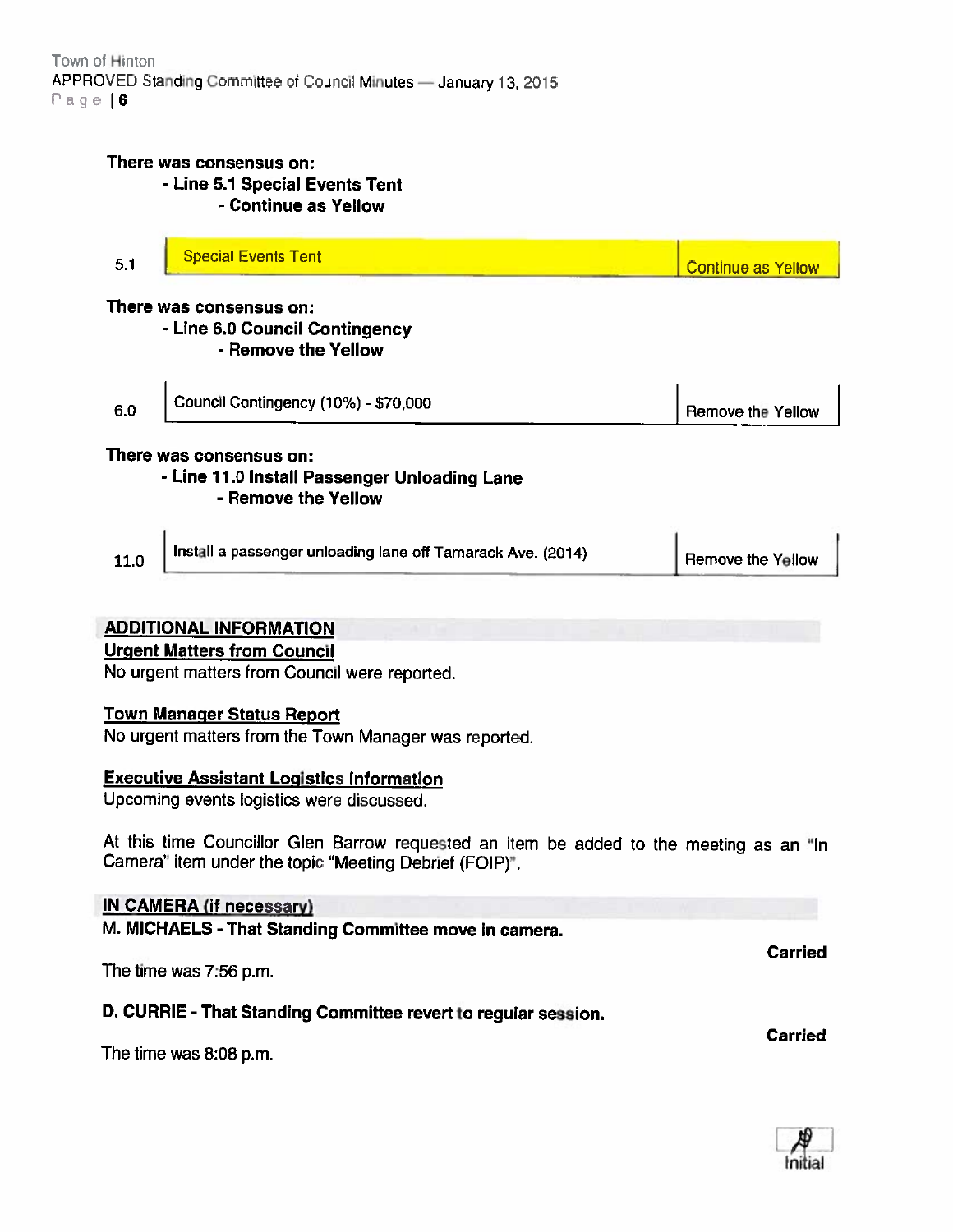Town of Hinton APPROVED Standing Committee of Council Minutes - January 13, 2015 Page I

# ADJOURNMENT

D. CURRIE - That Standing Committee Meeting of Council adjourn.

The time was 8:09 p.m.

**Carried** 

Deputy Mayor

Director of Corporate Services